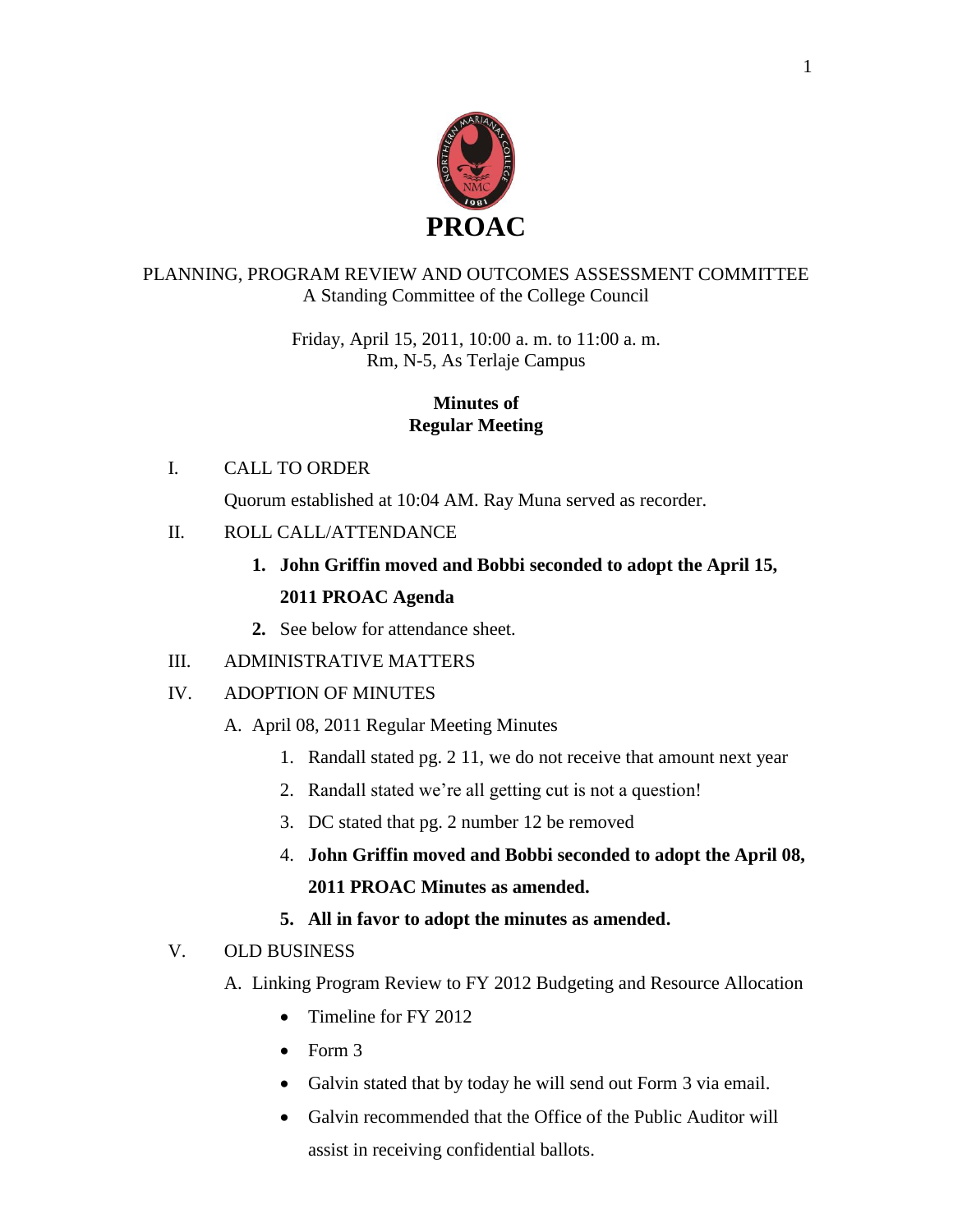- DC stated that there will be big cuts and we want to make sure that the voting process is fair and done correctly.
- Randall stated another option would be to place your vote in a brown envelop and place it inside a box in HR.

o PROAC thus reads the votes as a whole.

- John Griffin stated we should vote publically rather than privately.
- Bobbi stated that this process should be open.
- Galvin stated that the reason for confidentiality was to try and insulate it from interference.
- Galvin ask members if everyone is fine to vote publically in executive session.
- **John Griffin, Randall and Bobbi agreed.**
- Galvin wanted to get individual answers from PROAC.
- **All voting members of PROAC agreed.**
- Randall stated that voting will start on June 14, 2011.
- Galvin asked if PROAC members are fine with rationing their votes.
- Galvin stated that this process should be put in writing.
- Galvin stated based on discussions that the Office of the Public Auditor will not be involved in our voting process.
- B. Cycle 4 of Program Review
	- Compliance Matrix—Update
	- Galvin stated that there was no update.
	- Form 2 Committee—Update
	- Randall stated that they did not meet due to the WASC visit.

#### VI. NEW BUSINESS

A. Accreditation Show Cause Visit Meeting with PROAC

- VII. OTHER MATTERS
	- 1. Bobbi asked how are the standard teams going to be included in PROAC.
	- 2. Randall stated that planning and accreditation coincide with another.
- *VIII. What impact did today's dialogue and/or work have on student learning?*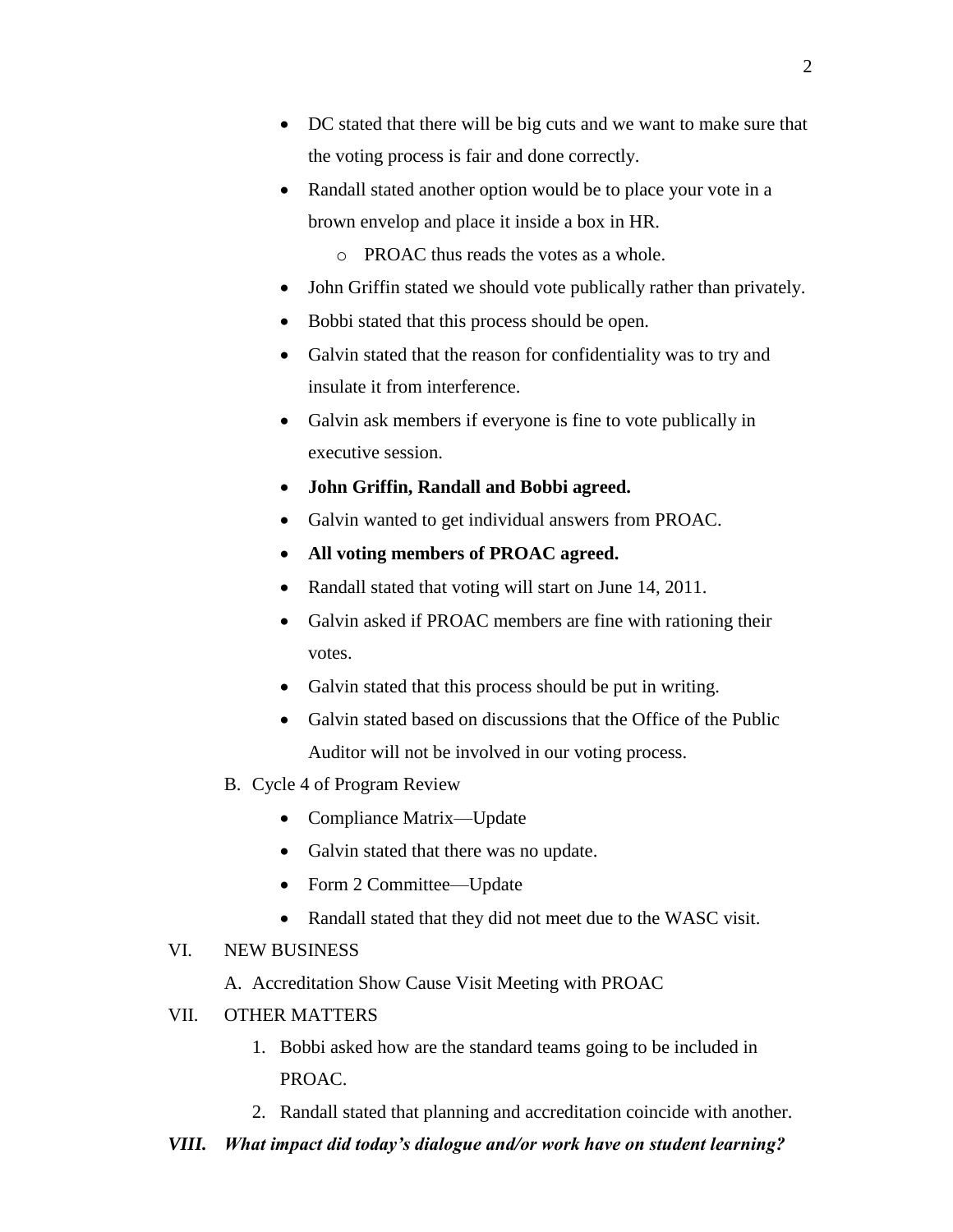# IX. ADJOURNMENT

Adjourned at 10:38AM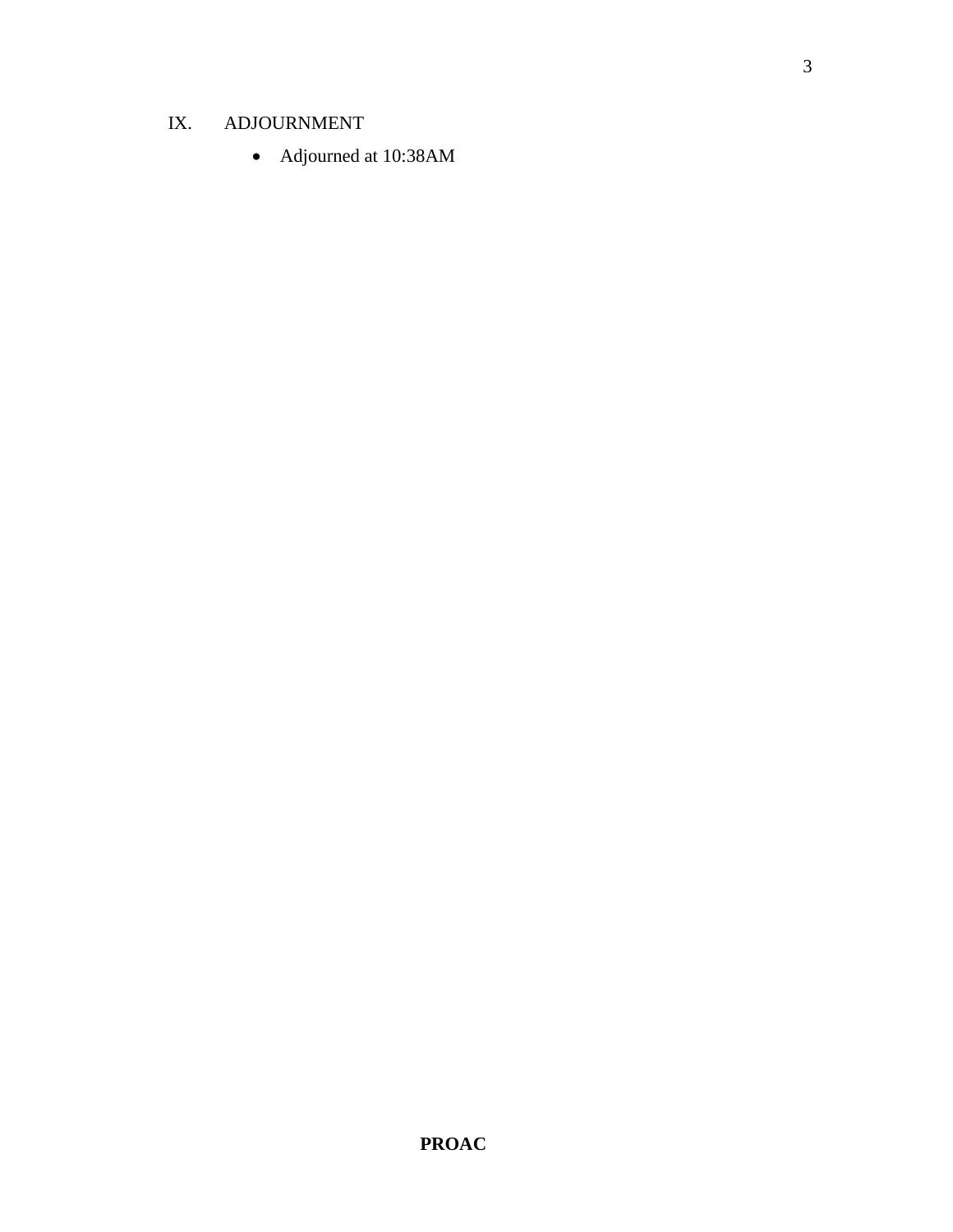# **Regular Meeting/Work Session**

#### **Date: 04/15/11 Day: Friday Time: 10:00AM to 11:00AM Place: N5**

#### **ATTENDANCE SHEET**

|                       | <b>NAME</b>                                               | TITLE                                                   | <b>SIGN/INITIAL</b> |  |  |
|-----------------------|-----------------------------------------------------------|---------------------------------------------------------|---------------------|--|--|
| 1.                    | <b>Galvin Guerrero</b>                                    | Director of Institutional Effectiveness                 | <b>PRESENT</b>      |  |  |
|                       |                                                           | (PROAC Chair)                                           |                     |  |  |
| 2.                    | <b>Antonio Tiples</b>                                     | Student (Appointed by                                   |                     |  |  |
|                       |                                                           | <b>ASNMC</b> )/ASNMC Vice President                     |                     |  |  |
| 3.                    | <b>Lorraine Cabrera</b>                                   | <b>Interim NMC President</b>                            |                     |  |  |
| 4.                    | <b>Barbara Merfalen</b>                                   | Dean of Academic Programs and<br><b>Services</b>        | <b>PRESENT</b>      |  |  |
| 5.                    | Leo Pangelinan (Jeanette<br>Villagomez served as a proxy) | Dean, Student Services                                  | <b>PRESENT</b>      |  |  |
| 6.                    | Dave Attao (Floyd Masga                                   | Acting Dean, Community Programs and                     | <b>PRESENT</b>      |  |  |
|                       | served as a proxy)                                        | Services                                                |                     |  |  |
| 7.                    | Dawn Chrystal Revilla                                     | Acting, Chief Financial and<br>Administrative Officer   | <b>PRESENT</b>      |  |  |
| 8.                    | <b>Jennifer Barcinas/ Martin</b><br><b>Mendiola</b>       | Staff Representative, Rota Instructional<br><b>Site</b> | <b>PRESENT</b>      |  |  |
| 9.                    | Maria Aguon/                                              | Staff Representative, Tinian                            | <b>PRESENT</b>      |  |  |
|                       | <b>Rose Lazarro</b>                                       | <b>Instructional Site</b>                               |                     |  |  |
| 10.                   | <b>John Jenkins</b>                                       | Faculty Representative, School of<br>Education          | <b>PRESENT</b>      |  |  |
| 11.                   | Dr. John Griffin                                          | Vice President of the Faculty Senate                    | <b>PRESENT</b>      |  |  |
| 12.                   |                                                           | Faculty Member (Appointed by<br><b>Faculty Senate)</b>  |                     |  |  |
| 13.                   | Dr. Eric Belky                                            | Faculty Member (Appointed by<br><b>Faculty Senate)</b>  |                     |  |  |
| 14.                   | Matt Pastula (John Cook                                   | Faculty Member (Appointed by                            | <b>PRESENT</b>      |  |  |
|                       | served as a proxy)                                        | <b>Faculty Senate)</b>                                  |                     |  |  |
| 15.                   | <b>James Kline</b>                                        | Faculty Representative, Academic<br>Council             | <b>PRESENT</b>      |  |  |
| 16.                   | <b>Randall Nelson</b>                                     | Vice President of the Staff Senate                      | <b>PRESENT</b>      |  |  |
| <b>OTHERS PRESENT</b> |                                                           |                                                         |                     |  |  |
|                       | Keane Palacios                                            | PM, OIE                                                 | <b>PRESENT</b>      |  |  |
|                       | Joe Peters                                                | Director, SOE                                           | <b>PRESENT</b>      |  |  |
|                       | Lisa Hacskaylo                                            | IR, OIE                                                 | <b>PRESENT</b>      |  |  |
|                       | Rosa Tudela                                               | Chair, Nursing Department                               | <b>PRESENT</b>      |  |  |